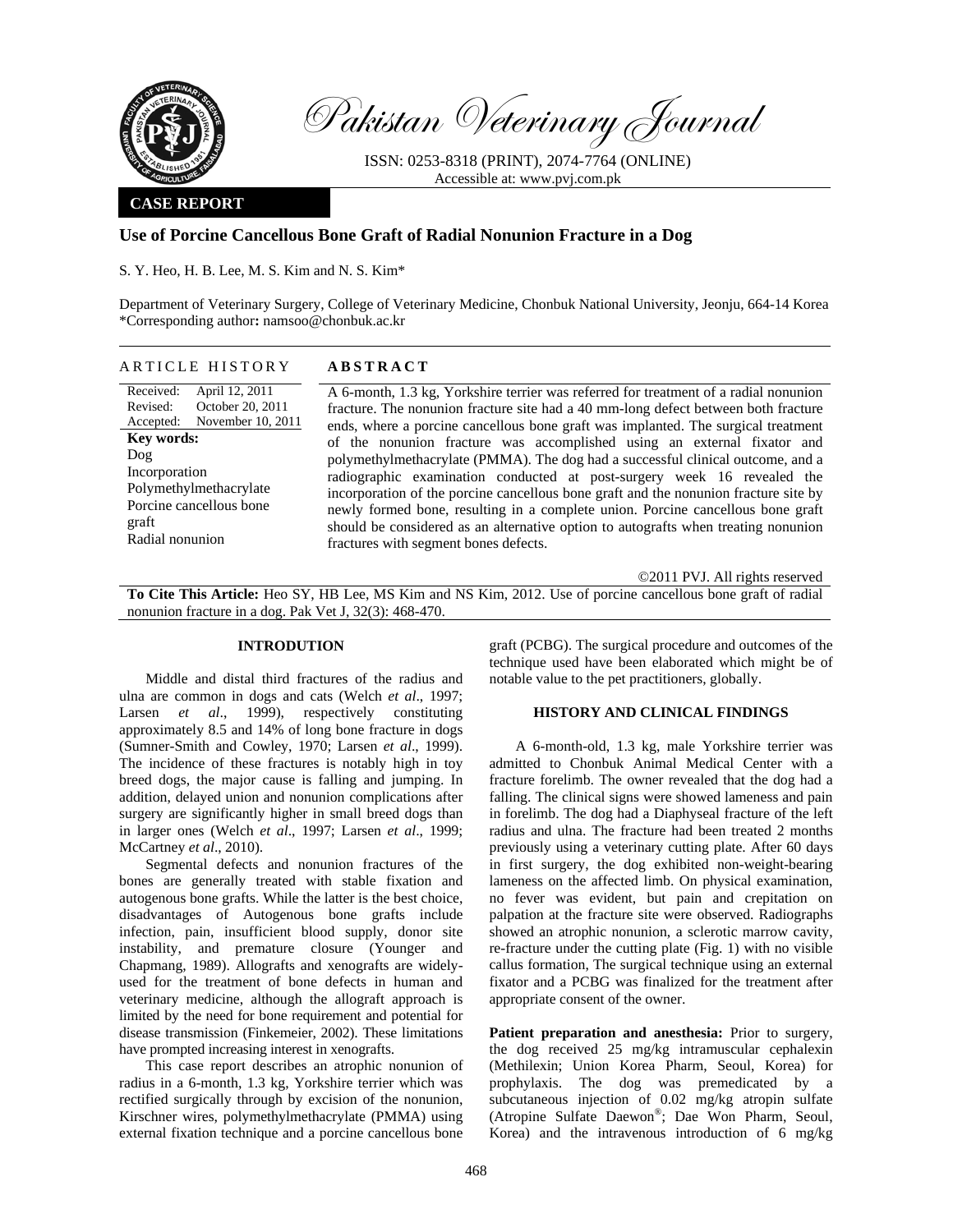propofol (Anepol IN®; Ha Na Pharm, Seoul, Korea). Anesthesia was maintained with isoflurane and oxygen.

**Surgical procedure:** The dog was placed in a dorsally recumbent position with the affected limb elevated. Drape the limb out from a hanging position to allow maximal manipulation during surgery. All surgical procedures were conducted under sterile conditions. The metal plate was removed and the fracture site was approached routinely. The atrophic nonunion having a 40 mm-long defect between both fracture ends was identified and exposed circumferentially. A ranger was used to completely excise the area of nonunion down to the bleeding bone. The fracture site having a 40 mm-long defect between both fracture ends was the site of implantation of the PCBG (TS-GBB®; Taesan Solutions, Seoul, Korea) (Fig. 2). Two full through pins at the proximal fragment of the radius bone and one at the distal fragment of the radius and metacarpal bones were inserted. The exposed pin ends were bent over to lie parallel to the bone in the area between the pin. A small amount of PMMA was applied to the lateral and medial sides of the bent pins as a sealant. Once the PMMA had cured, the reduction of the fracture site was assessed visually prior to the closing of the wound. Postoperatively, 25 mg/kg cephalexin (Methilexin; Union Korea Pharm, Seoul, Korea) and 2.2 mg/kg carprofen (Rimadyl®; Pfizer Animal Health, New York, NY, USA) administered subcutaneously for 10 days. A modified Robert Jones bandage was applied to the repaired limb and mobility was curtailed by restriction to a cage for 2 weeks.

The graft region of the fracture site was monitored by radiography at 2-week intervals until 18 weeks after surgery, and computed tomography (CT) scans were done



**Fig. 1:** Preoperative cranicaudal and lateral radiograph showing atrophy nonunion of fracture and re-fracture of radius and ulna.



Fig. 2: Intraoperative view of nonunion site just after the PCBG graft.

at week 4 and 10 (Fig. 3). The radiographic images revealed the absence of resorption and the incorporation of the PCBG, as well as the replacement of the fracture site by newly formed bone, resulting in complete union between the graft and host bone. The PCBG was uniform and its density subsequently progressively decreased as remodeling proceeded. Weight bearing commenced at post-surgery week 4. Lameness due to proximal pin loosening was evident at 12 weeks. However, this did not affect the outcome. The external fixator was removed at post-surgery week 16 weeks. Radiography conducted at that time revealed complete radiographic healing (Fig. 4). No untoward complications were apparent in the subsequent 3 months.

## **DISCUSSION**

 A good outcome was presently achieved in the atrophic nonunion of radius with a PCBG using an acrylic external fixator. The PCBG was observed to be incorporated and absorption with the host bone and also triggered new bone formation at the fracture site. Previous study was evaluated biological response of procine bone in the maxilla defect of rabbits. These authors reported those intraosseously implanted xenografts are biocompatible, absorbable, allowing bone neoformation (Nannmark and Sunnerby*,* 2008). Incorporation of bone graft is a complex, long process that occurs following serial phases with biological interaction. The factors acting on the incorporation are revascularization, new bone formation, and integration of the graft and the host (Stevenson *et al.,* 1996).

 Treatment of non-union or bone fractures with an external skeletal fixator made of PMMA has the advantages of being light-weight and low-cost, reduced operation time, and simplified application techniques (McCartney *et al*., 2010). This device provides good stability and greater versatility (Okrasinski *et al*., 1991). However, disadvantages include injury of soft tissue, difficulty in dressings, and pin loosening.

 In humans, the most common site for nonunion of long bones is diaphysis of the tibia. In canines, the radius and ulna are the most common sites. In small dogs, this site has a higher chance of nonunion, due to a relatively low intraosseous blood supply and morphological differences (Welch *et al*., 1997). In one study, the complication rate was 75% with cast immobilization whereas complications occurred in only 12.5% of small dogs whose fractures were plated with cancellous bone grafting (Welch *et al*., 1997).

Nonunions are classified according to radiographic appearance, which correlates with the fracture biology (Slatter*,* 2003). Hypertrophic nonunions display prolific callus formation, have good vascularity and excellent healing potential given the right environment. These are treated with rigid stabilization, with or without compression and additional biologic stimulation in the form of bone grafting is not required. On the other hand, the atrophic nonunions are characterized by an absence of callus and atrophic bone ends, which may be tapered and osteopenic or sclerotic. Bone vascularity is deficient in them, and the bone has poor healing potential. They require augmentation to stimulate bone formation and need bone grafting.